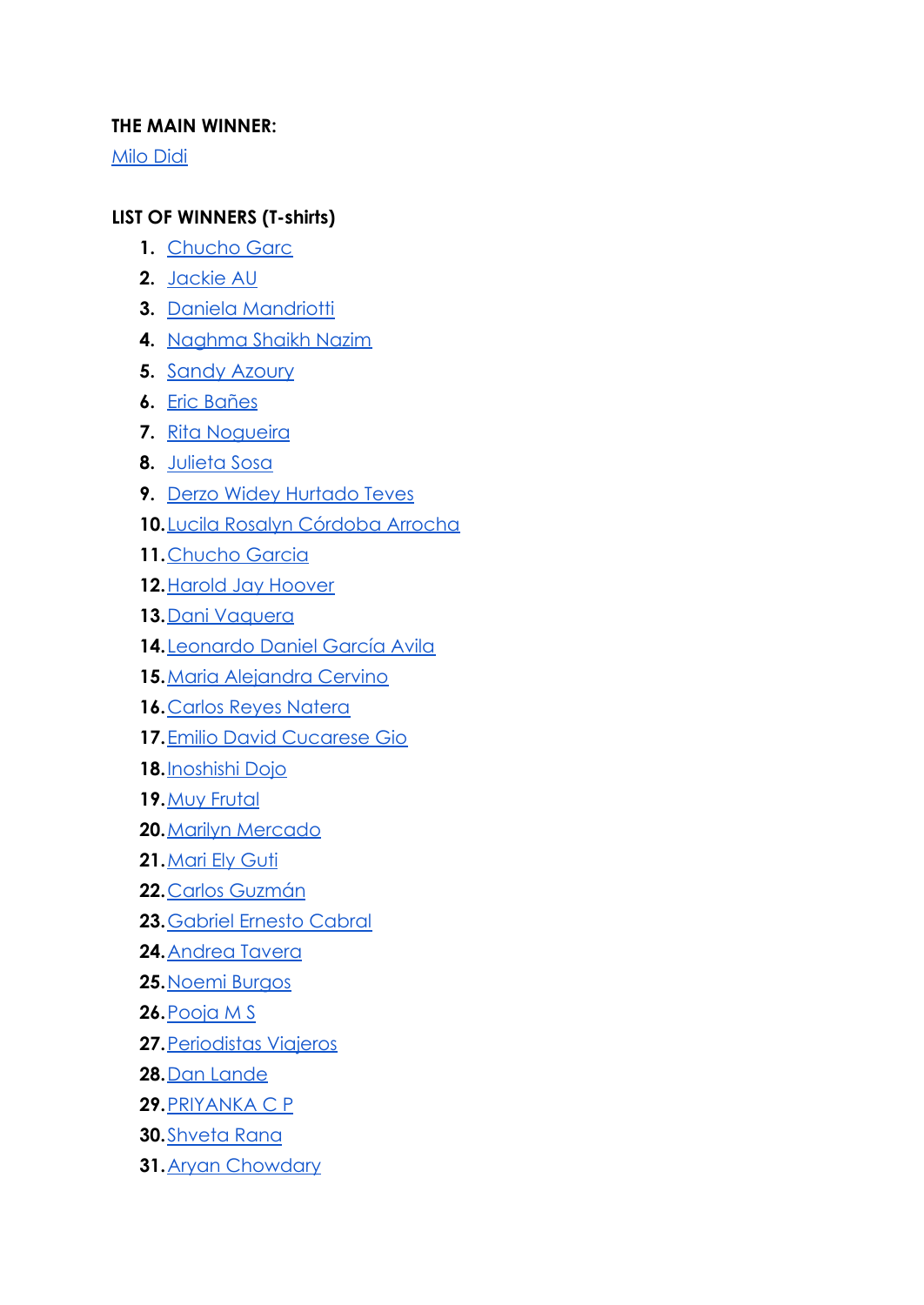- **32.**[Asma Karim Kurd](https://www.instagram.com/p/CMeWFWHr6ns)
- **33.**[Nidhi Chadha](https://www.instagram.com/p/CSuHAPtMF1I)
- **34.**[Gurpreet Singh Bhooi](https://www.instagram.com/p/CR_tOsihMDF)
- **35.**[Girijesh Kumar](https://www.instagram.com/p/CRd2h-HrHK8)
- **36.**[Zuhaib Choudhary](https://www.instagram.com/p/CRcInZOnqle)
- **37.**[Sheetal Tamhane](https://www.instagram.com/p/CRIgLjtAJgX)
- **38.**[Adv Sushil Yogesh Shilwant](https://www.instagram.com/p/CQvo-BsDQzk)
- **39.**[Eliot Herrera](https://www.instagram.com/p/CRHtN54BjCf)
- **40.**[Dmitry Tonkov](https://www.instagram.com/p/COPmIBghKMD)
- **41.**[Maria P.](https://www.instagram.com/p/CMS8O6IhUjh)
- **42.**[Gyöngyi Bauer](https://www.instagram.com/p/COfoPs-hCNa)
- **43.**[Adriana González](https://www.instagram.com/p/CSLHFkHLo_y)
- **44.**[Wiil Morrison](https://www.instagram.com/p/CR2xJDMqJLK)
- **45.**[Swathi Nadipineni](https://www.instagram.com/p/CQiiEzUHG2f)
- **46.**[Jimena Gleza](https://www.instagram.com/p/CRpPQiUMliX)
- **47.**[Janito Colcerniani](https://www.instagram.com/p/CM2OrCFDbXC)
- **48.**[Aiken Raphael Cainhog](https://www.instagram.com/p/CPsreTIJyAS)
- **49.**[Jitendra Thawait](https://www.instagram.com/p/CRBAZ9mJRt7)
- **50.**[Iman Das](https://www.instagram.com/p/CRRVLjNB6wJ)
- **51.**[Uroš P.](https://www.instagram.com/p/CLzU4wPJ3Pp)
- **52.**[Athan Ordeniza](https://www.instagram.com/p/CRVMrtKBWA5)
- **53.**[Rosario Saavedra](https://www.instagram.com/p/COjtFcktr_0)
- **54.**[Sandra Hernández](https://www.instagram.com/p/CSneV9eDFBn)
- **55.**[Naaresh Vyass](https://www.instagram.com/p/CSddb8vjrMB)
- **56.**[Deep Hazra](https://www.instagram.com/p/CRhLqrdjur_)
- **57.**[Diana Isabella](https://www.instagram.com/p/CRPDNuRMeGv)
- **58.**[NatiRQu](https://www.instagram.com/p/COjee1ylyF2)
- **59.**[अक्षय](https://www.facebook.com/akshay.mhatre.3192?__cft__%5B0%5D=AZXE_ol5kK5TxsOkXziDjD2rUrez9Ux96o_wSSRy3gwTg4PEAYOq0IW6vRxJCPcKWrW090KDPiCr8nb27TK9Kti4jD7jTDoIoqy17nNK_UTFeJOHHLTQqg5JK7JBbL2at4E&__tn__=-UC%2CP-R) म्हात्रे
- **60.**[Mars Alexander Abueg](https://www.facebook.com/marsalexander.abueg?__cft__%5B0%5D=AZXrDEdQe0jlo2YmN8KiXON79mPqKhlcZvGOywCQmhxhakEUiaxdOFvqpSLtLiWpTQkcshxNQQVAg26dYGJuVL9oO6VRzwJTFxGGEhRgGip_fSTbmsLOvi5bCqyjoZiIR50&__tn__=-%5DC%2CP-R)
- **61.**[Bivash Alextylish](https://www.facebook.com/bivash.alex?__cft__%5B0%5D=AZWIopJw6MOsAezk6W7EHL9FRJ1IclzdGd_W-d_0xaXcCdjlQl8uKzDDumsVt5mPNI-DYOkzAR4gQiG2AApZZv1b0fRxxXoSRtXOXzc7YNogiVzooNGkk1KsIdEgmg2plA_mukwroC2E7bShWUj5eE8k&__tn__=-%5DC%2CP-R)
- **62.**Lê Đặ[ng Thành](https://www.facebook.com/LeDangThanh?__cft__%5B0%5D=AZUO3pfjs0NcIQPyXpXUHW-3qGjQ7J-e5ZnWSug_UwP-De4H8IzdkkiWOjkwIbLYbZ1TZ9OMk3NTtRfMC3ZSv9SIpsErMefDNgTMz5-NJwTtyfo4Ole34tUE2ffjGD8iPUp9Z9m3Pw0BzpcnEttdCm8O&__tn__=-%5DC%2CP-R)
- **63.**[Marivic Callora](https://www.facebook.com/marivic.callora?__cft__%5B0%5D=AZV_gIT8oi-N54Hy0ixn2_AMhUpQV7L2aQkE7FQP6PZcMdmexk-yJsfS4MRSlq46O9Lgac7u3UyRI19Idl885HAdcPBnC9CK3PQNemCUnppeJQY8d9nWCT_7snvg4uSH_1A&__tn__=-UC%2CP-R)
- **64.**[Diana Quesada Sedas](https://www.facebook.com/quesedi?__cft__%5B0%5D=AZVZvQt4N83HVO3hfWI5HbY-EKtvQcJWnxJnPHzOapZEai8ZdzaxtIkGdV5aN3bw9CH_Pck4d4FmJTH4DY7Dfg_wD2nOfvI2r3tKNdbze7b-XEKFbV5xumrPPJZZNeZ7mVU&__tn__=-%5DC%2CP-R)
- **65.**[Ana García](https://www.facebook.com/ana.grc.vzqz?__cft__%5B0%5D=AZWfzgkGRmxunHAM0k7AADM3MLP1o8mIsp9omPbgyRWTMW24O3tJjbgaAXv2d2jKeG6bx2T_BseIr1B6JXzwt9gBK8oO3z7OauKRDpaEOYfGXJwUs4SXOqyQZIHPoBm3d0dYrMeIhe1B_jG4VWCW-gzK&__tn__=-%5DC%2CP-R)
- **66.**[Maria Del Olmo Abonce](https://www.facebook.com/MCracingteam?__cft__%5B0%5D=AZUmcLBh-XiFUA1Jd4F7N86Cj8_NyL2VIXXRvHbEl5PtlNzDoCSY84QmoO1QKiw1_kOBcnBZZ_CS-5lNv39cfJlogO_P1YgzbwTXRWxmQ9GR76h3oZlV5FAzsWifWhCmyVOsu1K25VVkwfODD26GQjMd&__tn__=-%5DC%2CP-R)